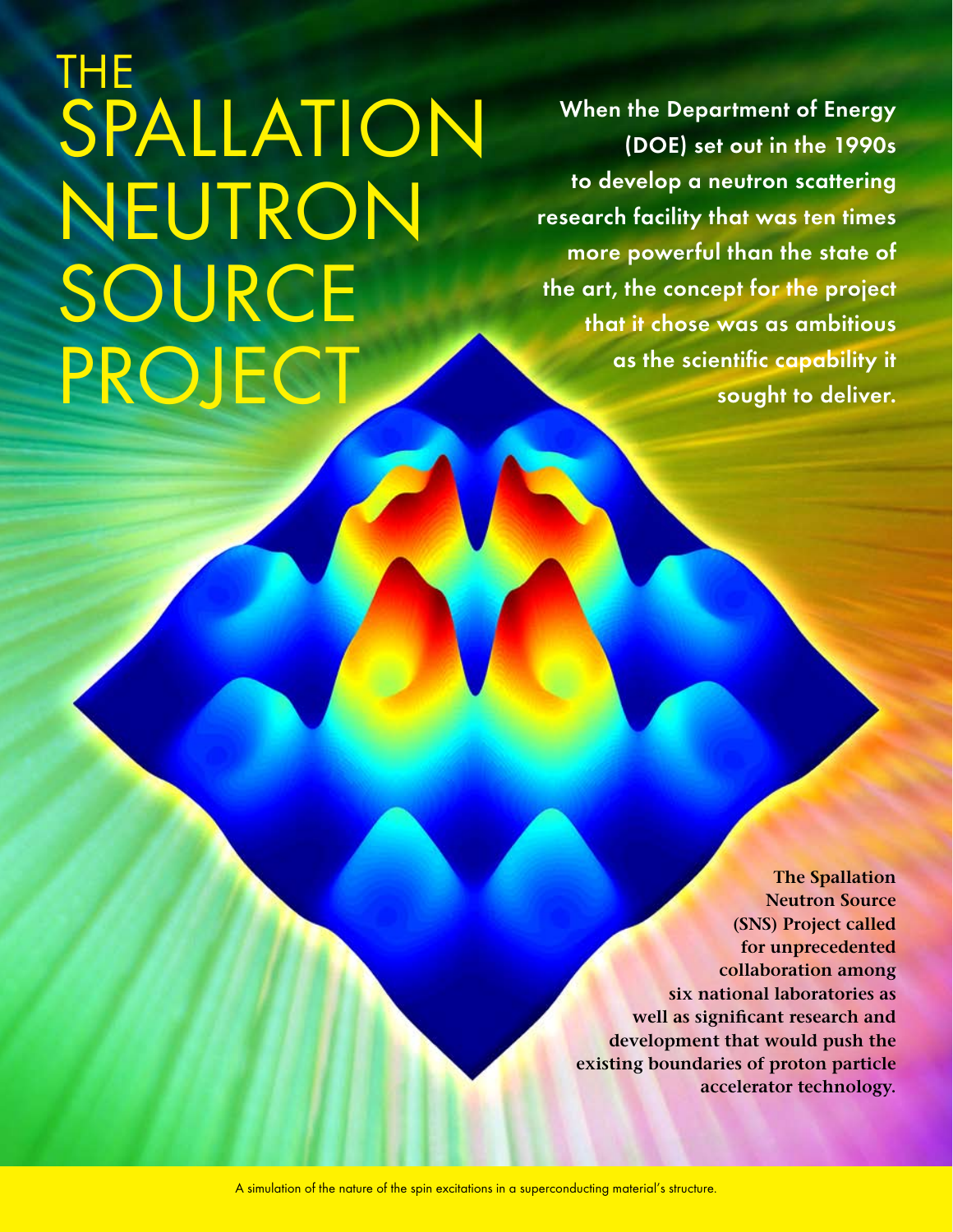

### How It Works

SNS is a neutron source that employs an accelerator system consisting of an ion source, a full-energy linear accelerator (linac), and an accumulator ring, which combine to produce short, powerful pulses of protons. These proton pulses converge on a liquid mercury target to produce neutrons through a process called spallation, which occurs when a material ejects fragments (in this case neutrons) as a result of stress from an impact. Corresponding pulses of neutrons freed by the spallation process are then slowed down and guided to areas containing special instruments such as neutron detectors. Once there, neutrons can be used in a variety of experiments.

# A Complex Organization

DOE decided to build SNS on the Oak Ridge Reservation in Tennessee, and selected the Oak Ridge National Laboratory (ORNL) and its Management & Operating (M&O) contractor to lead this effort. ORNL had deep expertise in nuclear science, but it had never built an accelerator of this size and scope. To ensure that the necessary expertise was available for the project, SNS was initially set up as a partnership among ORNL and four other national laboratories. (A sixth partner lab was added later.) The partner labs were responsible for the research and development, design, and procurement of all technical equipment, as well as its transportation and transition to ORNL. ORNL played the lead role in managing and integrating the work done by the partner labs as well as the Architect-Engineer/

Construction Manager tasked with constructing the conventional facilities that would house the scientific equipment.

"One of the major challenges of this kind of project was [for the partner laboratories] to turn the reins over," said Les Price, who served as the top federal official in the field at Oak Ridge. (His title became Federal Project Director after DOE issued new policy guidance on project management roles and responsibilities in 2003.) "We have this phrase coined by Don Rej from Los Alamos: 'Lead, mentor, and consult.' In the early part of a transition, the partner lab was in the leadership position, making decisions on getting it installed and solving problems. Then they were mentoring the ORNL people who were taking it over. After ORNL had taken it over, they were in the position of consulting as needed. That actually worked out quite well."



The Spallation Neutron Source, an extraordinarily complex facility, contains more than 100,000 control points.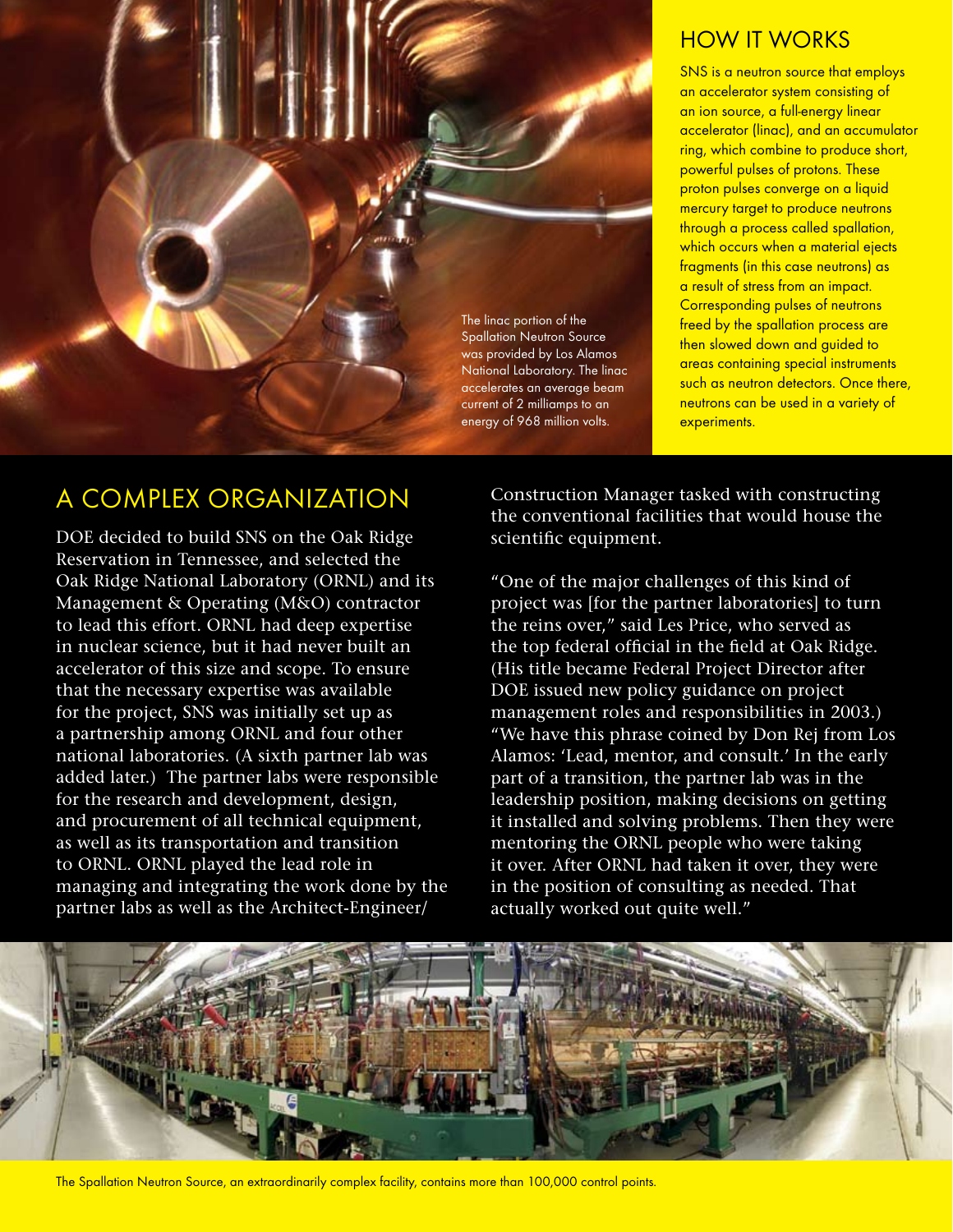**Front-End Systems** (Lawrence Berkeley)

**Accumulator Ring** (Brookhaven)

> **Target** (Oak Ridge)

Linac (Los Alamos and Jefferson)

#### **Instrument Systems** (Argonne and Oak Ridge)

(Source: Oak Ridge National Laboratory)

Price led a very small onsite federal team of just two engineers, an office manager, and a part-time health and safety officer. "From an accountability standpoint, I was the first tier of accountability on the federal side for the project. "I had the authority to issue all federal technical direction regarding project matters in the field." Price noted that this small number of federal staff is consistent with the strong partnership approach that the Office of Science has with its with its laboratory M&O contractors.

Price kept up with the work going on across the country through a contact person at each of the DOE site offices at the different laboratories. "It was what I call a 'soft glove' approach. We wanted to make sure it was clear that the partner lab was working under the direction of ORNL. They were not working under the direction of the DOE site office. That was kind of tricky, but we all understood it. The guy at the site office was very careful not to direct them in any way that would conflict with the direction they were getting from ORNL, but the site rep and I would talk frequently, and he would give me his perspective and what the issues were."

Price took direction from the program sponsor, Dr. Pat Dehmer, who at the time was the head of the Office of Basic Energy Sciences, and program manager Jeff Hoy. "Jeff and I were in dayto-day contact, and Pat was involved in all major project issues. She was the funding sponsor for the project, and if you look at it from a PMBOK standpoint, she met all the criteria you would want from a project sponsor," Price said.

#### Six Partner **LABORATORIES**

**Argonne National Laboratory** was primarily responsible for developing the initial suite of neutron-scattering instrumentation for SNS and for working closely with ORNL to develop the experimental facilities.

#### **Brookhaven National Laboratory** was

responsible for the accumulator ring structure, which bunches and intensifies the ion beam for delivery to the mercury target to produce pulsed neutron beams.

**Lawrence Berkeley National Laboratory** was responsible for designing and building the SNS front-end system, which includes an ion source, beam formation and control hardware, and lowenergy beam transport and acceleration systems.

#### **Los Alamos National Laboratory** was

responsible for the overall design of the linear accelerator, or linac, which accelerates the negatively charged hydrogen ion (H- ) beam from 2.5 to 1000 million electron volts, as well as the low energy structures and power supplies.

**Oak Ridge National Laboratory** was responsible for the design and construction of the liquid mercury target.

**Thomas Jefferson National Accelerator Facility** was responsible for the superconducting structures used in the high energy portion of the linac and the associated cryogenic systems.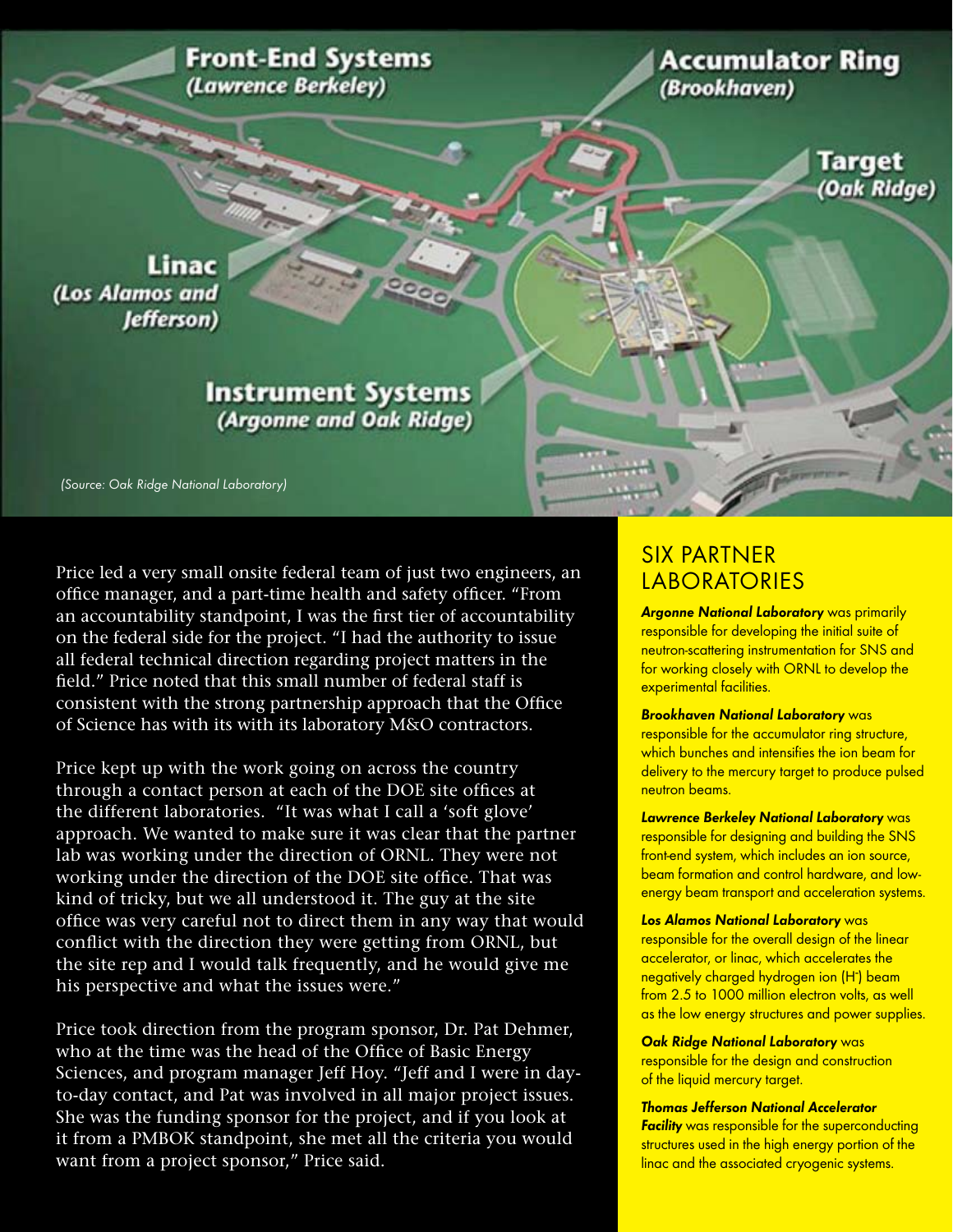As the project team came together, they laid out several alternatives for the White House Office of Management and Budget (OMB), which would have to request funding from Congress over the course of the project's life cycle. OMB agreed on a budget profile for the project in December 1999, and that profile remained the project baseline until its completion in 2006. "The Department supported, OMB requested, and Congress appropriated the money that SNS needed according to the plan that was laid out in 1999. That's very rare," said Price.

### Getting the Right People in Place

In January 1999, nearly a year before SNS held its formal groundbreaking ceremony, a peer review team (conducting a "Lehman" review that followed the guidance of the Office of Science) concluded that ORNL did not have a team with the necessary experience to get the project off the ground. The Lehman review team was not alone in this judgment. Two months later, a report by the General Accounting Office (GAO) warned that the project might face trouble because, "DOE has not assembled a complete team with the technical skills and experience needed to properly manage the project." ORNL brought in Ed Temple and David Moncton, two experienced veterans from Argonne National Laboratory who had worked on the Advanced Photon System, and secured twoyear commitments from them to get the project on solid footing and recruit a staff that could steer it to successful completion. When that two-year period ended, the transition to Thom Mason as the ORNL project lead was seamless.

By the time Les Price joined SNS in October 1999, much of the hiring had already taken place. "If you asked me what the biggest project management challenge was, it was getting the right project team in place at ORNL," he said.

DOE assisted with the personnel challenge by putting in place rules that allowed individuals to transfer from other facilities to Oak Ridge without giving up benefits that they would have otherwise lost (e.g., vacation days). "The government helped give ORNL a more flexible set of rules that enabled them to recruit from other laboratories more effectively than it could before that time. That gave ORNL more flexibility to attract some of the staff they needed to build up an accelerator lab at Oak Ridge."



A ring half cell quadrupole magnet received from Brookhaven National Laboratory undergoes an inspection by Samuel McKenzie of Oak Ridge National Laboratory's Neutron Sciences Directorate.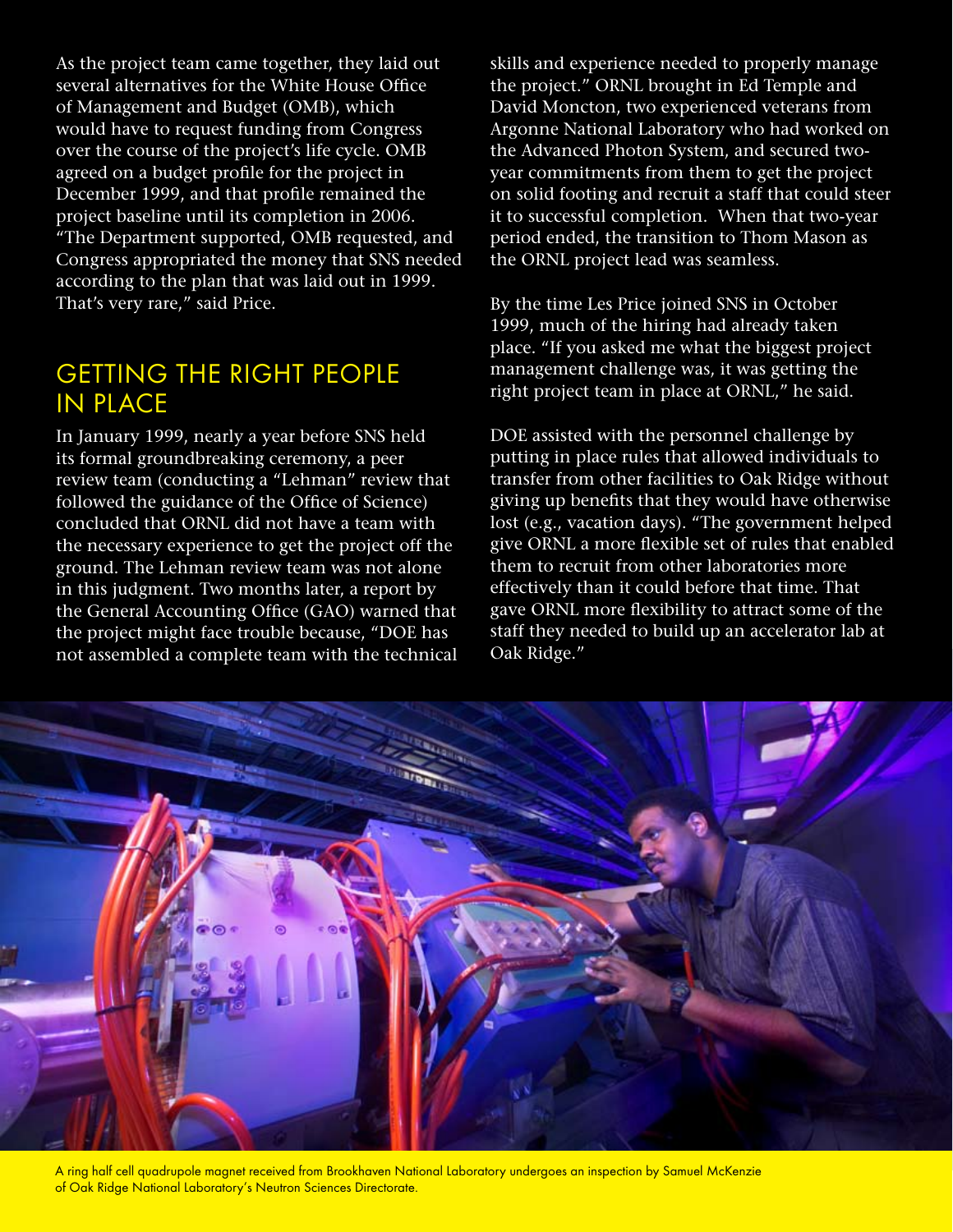This spring 2009 photo shows the Spallation Neutron Source complex as it appears flying over from the southeast.



By 2000, it was clear that the original team at ORNL had not fully understood the personnel challenges involved with staffing an accelerator laboratory. "The people on the project before Moncton came in didn't really have a good feel for the size of the team and skill mix that they needed to run a big accelerator facility like this," said Price. "When we got the more experienced team in place, we realized that in addition to building the facility, we had to build up the operational capability to run that facility, and it was going to cost more than was in the original planning."

The solution that the ORNL management team and Price agreed on was to speed up the technical transitions from the partner labs to ORNL. "We basically moved the transition from the partner labs to ORNL earlier so that we could move budget to ORNL and they could hire operational staff to run that equipment earlier than planned. That required the cooperation of the partner labs, which we got. That's something in the original planning that we just missed. We collectively didn't realize the size of the staff we were going to need to run the facility."

## New Technology and a New Partner

After Moncton and Temple came aboard at ORNL, they reviewed the technical plan for SNS. The original concept called for using a copper-based accelerating structure technology developed in the 1970s that was rugged but not very efficient. By 1999, a great deal of research had been done

on superconducting technology, both in the U.S. at the Jefferson Laboratory as well as in Europe. The technology had advanced significantly since SNS had made its first series of technical decisions, and the ORNL team concluded that building the machine with superconducting technology would provide significant advantages in reliability and flexibility. "That was one of the tough project management decisions we made early on," said Price. "We knew it would cost a little more money, but we thought that in the long run it would be worthwhile."

The project team committed approximately \$20 million of its contingency (reserve) funding to cover the expense of the technology upgrade. "Since we hadn't started building, we concluded that we could still meet the schedule," said Price. "We increased the baseline by \$20 million and reduced the contingency by that amount." SNS also brought Jefferson Lab into the project because of its experience building niobium-based superconducting cavities and the associated cryogenic systems.

Another big technology challenge was the use of a liquid metal target in the accelerator's target chamber. Most accelerator-based neutron sources before SNS used a solid metal target, typically made of tungsten, but the tenfold increase in performance required from SNS demanded improved technology. The technical team decided to employ a liquid mercury target. This presented significant technical challenges in materials engineering and heat transfer. The ORNL contractor also had to design the target to be replaceable, because the containers would become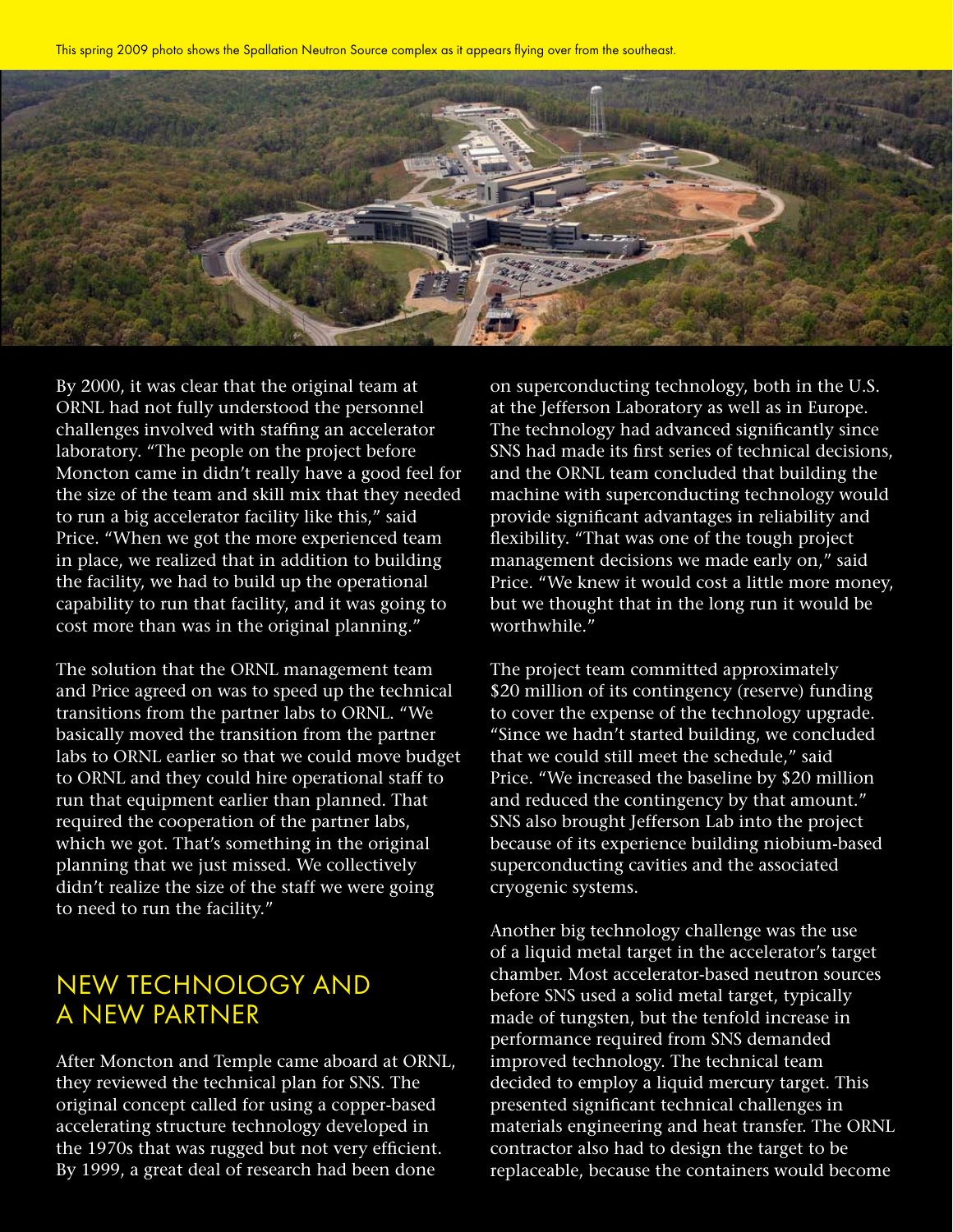radiation-brittled (damaged) over time. This called for using remote handling technology (robotics) to take one target out and replace it with a new one. The use of a liquid metal target also meant addressing safety concerns about the possibility of a release of radiation in the event of an accident. "We had to do a lot of work on the safety side to make sure that there would not be any kind of public health or safety risk." said Price.

# Solving Problems

With such a widely distributed organization of partner laboratories, problems inevitably surfaced that had to be solved before they became serious. One instance involved a contractor installing massive concrete foundation structures in the SNS target building. The contractor began falling behind schedule and not meeting the quality standards for the project. The project team decided to terminate the contractor early, and brought in the contractor who was scheduled to take over the next phase of the construction. Another contractor working for Los Alamos was building parts for some of the accelerator structures for the linac that weren't meeting quality standards—tight tolerances and high cleanliness requirements. "Los Alamos had to pull a bunch of engineers off other work and basically babysit that manufacturing contractor day and night until they got their processes straightened out," Price said. "They weren't paying attention like they needed to, and Los Alamos jumped on it. We wound up having to pay more for it because of all the management attention, but we got it solved."

Another challenge included a decision to pull some work from a partner laboratory that was failing to meet critical milestones and reassign it. It was a difficult issue that required sensitive handling, but ultimately the lab that lost the work cooperated fully with the transition. "You have a steady stream of these kinds of issues on high-tech projects where you run into something that you don't expect, and you deal with it," said Price. "Having a competent staff is really all what it boils down to, because when we ran into these problems, we had people who knew how to solve them."



The Spallation Neutron Source chamber was designed with such precision that workers had to scrape the paint from some components to make them fit.